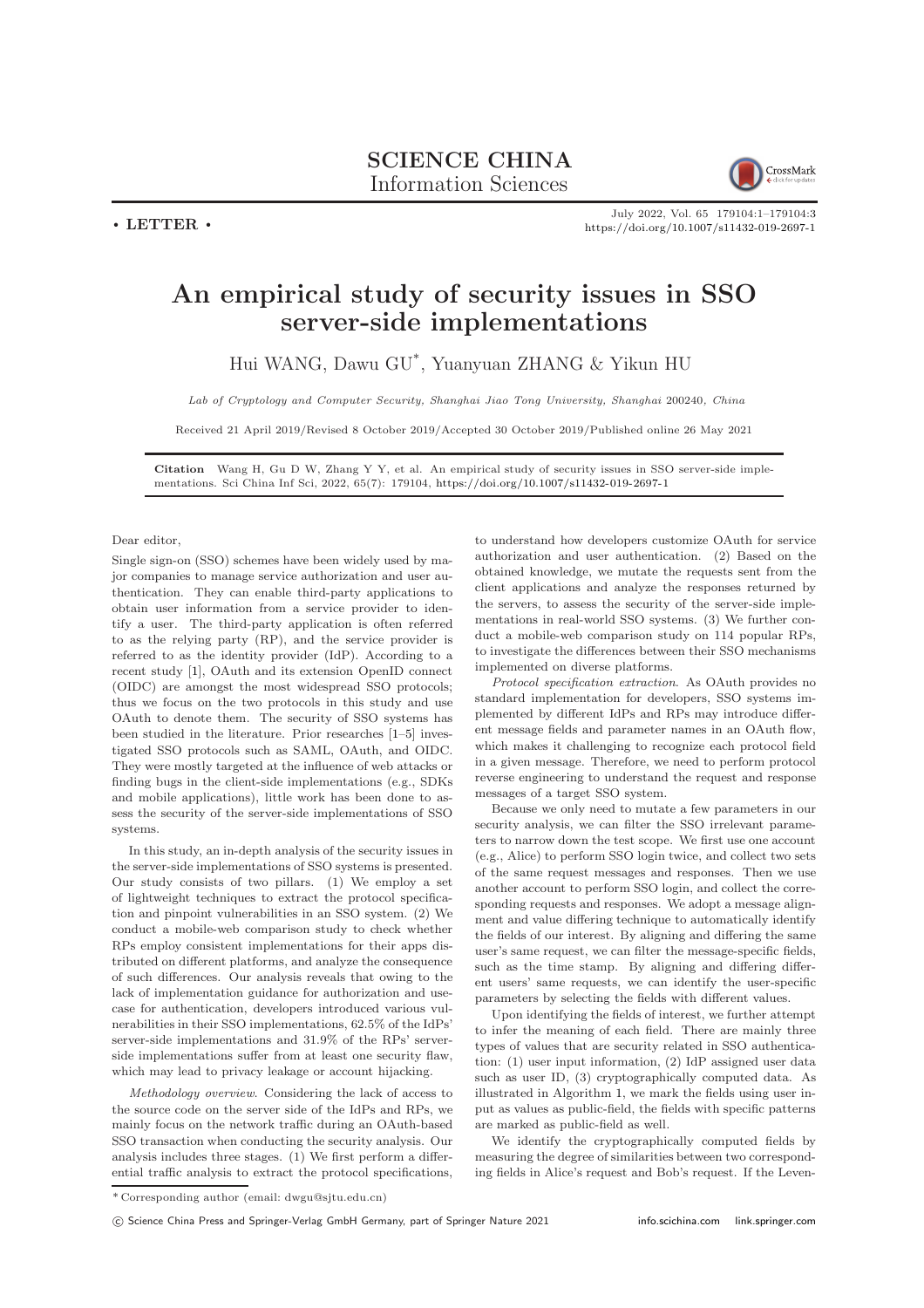<span id="page-1-1"></span>

Figure 1 Percentages of SSO-enabled Apps with vulnerabilities based on App category.

<span id="page-1-0"></span>

| Algorithm 1 Target field inference algorithm          |
|-------------------------------------------------------|
| <b>Input:</b> TargetFileds, RegisterParams;           |
| <b>Output:</b> Forgeable, Public, Crypto;             |
| 1: Forgeable $\leftarrow \emptyset$ ;                 |
| 2: Public $\leftarrow \emptyset$ :                    |
| 3: Crypto $\leftarrow \emptyset$ ;                    |
| 4: for param $\in$ Target Fileds do                   |
| if param $\in$ RegisterParam then<br>5:               |
| 6:<br>Public $\leftarrow$ Public $\cup$ param;        |
| 7:<br>$TargetFields \leftarrow TargetFields\parals$   |
| end if<br>8:                                          |
| if RegexMatching(param) then<br>9:                    |
| 10:<br>Public $\leftarrow$ Public $\cup$ param;       |
| $TargetFields \leftarrow TargetFields\param;$<br>11:  |
| end if<br>12:                                         |
| 13:<br>end for                                        |
| for param $\in$ Target Fileds do<br>14:               |
| if $LSR(param) < 0.5$ then<br>15:                     |
| 16:<br>$Crypto \leftarrow Crypto \cup param;$         |
| 17:<br>else                                           |
| 18:<br>Forgeable $\leftarrow$ Forgeable $\cup$ param; |
| end if<br>19:                                         |
| $20:$ end for                                         |

shtein similarity ratio (LSR) is below 0.5, we mark the field as crypto-field. The remaining fields are marked as forgeable-field.

Message request manipulation. Because we aim to assess the security of the server-side implementation, we need to manipulate the request message to test the server behavior. We perform a fuzzing test in this step and mutate the value of fields of interest. (1) For the public-fields and forgeable-fields, we substitute the value with the value in another user's request. (2) For the protocol specific fields, such as the "scope" field and the API field, we substitute the value with the NULL value and all the available values provided by the IdPs in their SSO specifications. (3) For the crypto-fields, we substitute the value with the value in another user's request, as well as an expired value, a malformed value, and an invalid value.

By comparing the responses, we can decide whether the IdP's server is vulnerable. If we substitute a field in Alice's request with the value of Bob's, and the field is not access token, but the server's response message is identical to Bob's original response, it is vulnerable. If the access token in Alice's request is expired or invalid, and the server still returns information identical to Alice's original response, it is vulnerable. The fuzzing test can audit the access control policy of an IdP, i.e., whether an RP can access APIs outside the scope of the requested permissions or obtain user information of an unauthenticated user.

Mobile-Web comparison. Different versions of a certain RP's app distributed on different platforms share the same user data, and different implementations on different platforms can expand the attack surface, leading to vulnerabilities that threaten the overall security of authorization and authentication. To shed light on this problem, we analyze a set of popular RPs who distribute apps on different platforms. We first extract the authorization and authentication schemes of the apps distributed on diverse platforms of each SSO system, and examine whether these apps employ a consistent SSO mechanism. If a difference exists, we further attempt to explore the root causes of the difference, and investigate whether such a difference may compromise the target SSO system.

Evaluation. Our test includes 400 real-world Android applications and 114 websites. Our selection is unbiased: we select top 200 apps from 10 popular categories in Google Play, and top 200 apps from Myapp, a famous third-party app market in China. 312 out of the 400 Android applications provide login service, 135 apps of them support OAuthbased SSO login, and 114 of the OAuth-capable apps have a counterpart on the Web platform. We note that 99.3% of the RPs integrate SSO services provided by eight notable IdPs, including Facebook, Google, Twitter, Yahoo, QQ, Weibo, WeChat, and Alipay, so we mainly test these IdPs in our analysis.

Of all the 135 OAuth-enabled Android apps, 88.1% suffer from at least one vulnerability. As shown in Figure [1,](#page-1-1) we can observe the percentage of apps suffering from vulnerable authentication in Myapp is higher than that in Google Play. The root cause is that three major IdPs (i.e., Google, Facebook, Yahoo) supported by apps in Google Play utilize OIDC for SSO login, which is more secure for authentication than OAuth, while none of the four Chinese IdPs support OIDC. Meanwhile, the percentage of apps suffering from vulnerable authorization is higher than the percentage of apps suffering from vulnerable authentication. The reason is that most of the authorization vulnerabilities are introduced by IdP's incorrect implementation, and an RP often supports SSO services provided by various IdPs, pitfalls in any one of them can compromise the security of the RP app. Whereas the majority of the authentication vulnerabilities are caused by faulty implementations on RP's server side, which only affect the RP app itself.

SSO implementations of websites and Android apps have differences in both authorization and authentication. The authorization pages provided by IdPs vary significantly between the Web and mobile platforms. Six of the tested IdPs provide different authorization pages for websites and An